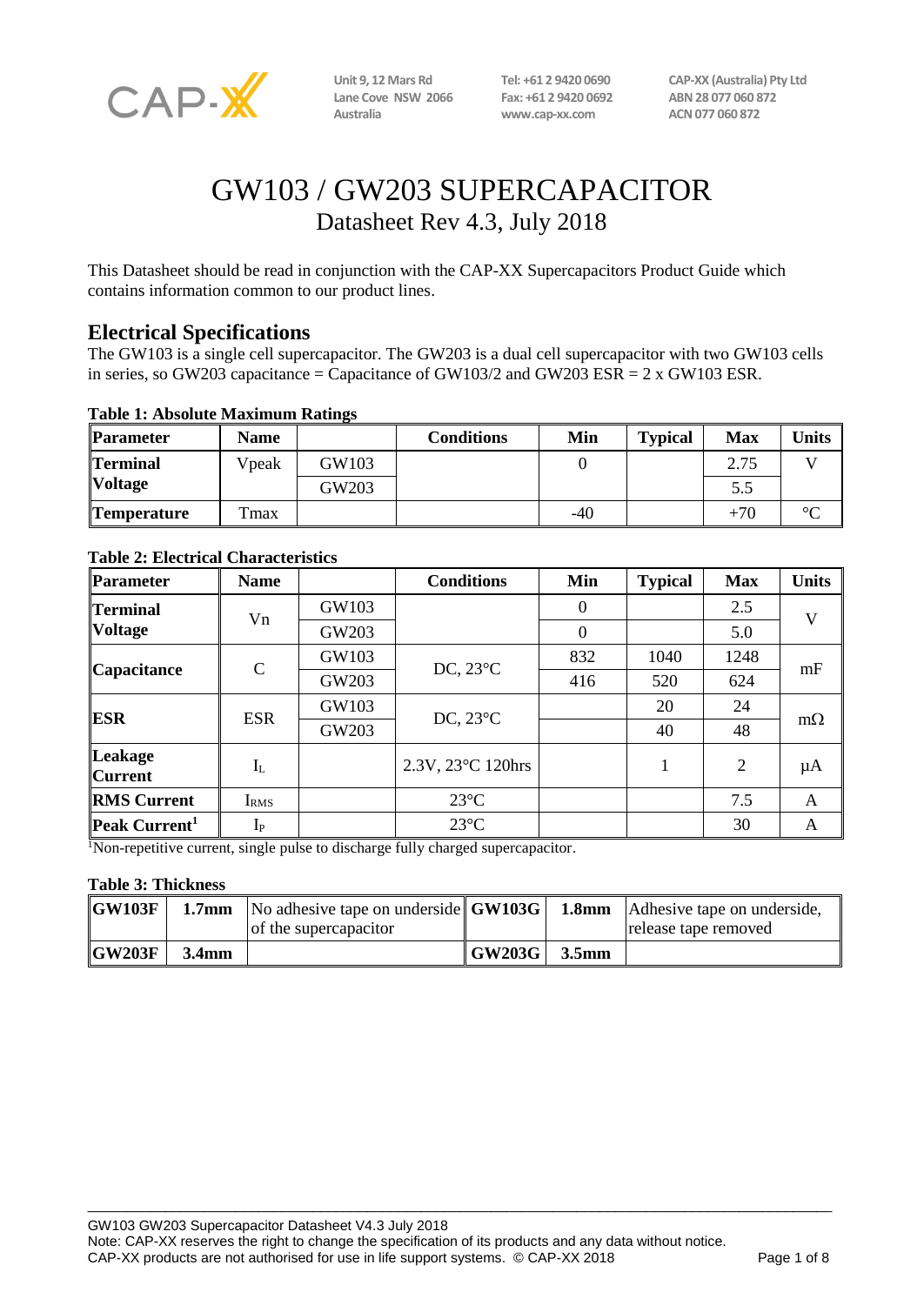

## **Definition of Terms**

In its simplest form, the Equivalent Series Resistance (ESR) of a capacitor is the real part of the complex impedance. In the time domain, it can be found by applying a step discharge current to a charged cell as in Fig. 1. In this figure, the supercapacitor is pre-charged and then discharged with a current pulse,  $I = 1A$  for duration 0.01 sec.



**Figure 1: Effective capacitance, instantaneous capacitance and ESR for a GW203**

The ESR is found by dividing the instantaneous voltage step  $(\Delta V)$  by I. In this example = (4.49V - $4.465V$  $/1A = 25m\Omega$ .

The instantaneous capacitance  $(C_i)$  can be found by taking the inverse of the derivative of the voltage, and multiplying it by I.

The effective capacitance for a pulse of duration  $\Delta t_n$ , Ce( $\Delta t_n$ ) is found by dividing the total charge removed from the capacitor ( $\Delta Q_n$ ) by the voltage lost by the capacitor ( $\Delta V_n$ ). For constant current Ce( $\Delta t_n$ ) = I x  $\Delta t_n/\Delta V_n$ . Ce increases as the pulse width increases and tends to the DC capacitance value as the pulse width becomes very long (~10 secs). After 2msecs, Fig 1 shows the voltage drop  $V_{2ms} = (4.465 V - 4.442 V) =$ 23mV. Therefore Ce(2ms) =  $1A \times 2ms/23mV = 87mF$ . After 10ms, the voltage drop =  $4.465 V - 4.416V =$ 49mV. Therefore Ce(10ms) = 1 A x 10ms/49mV = 204mF. The DC capacitance of a GW203 = 0.52 F. Note that ∆V, or IR drop, is not included because very little charge is removed from the capacitor during this time. Ce shows the time response of the capacitor and it is useful for predicting circuit behavior in pulsed applications.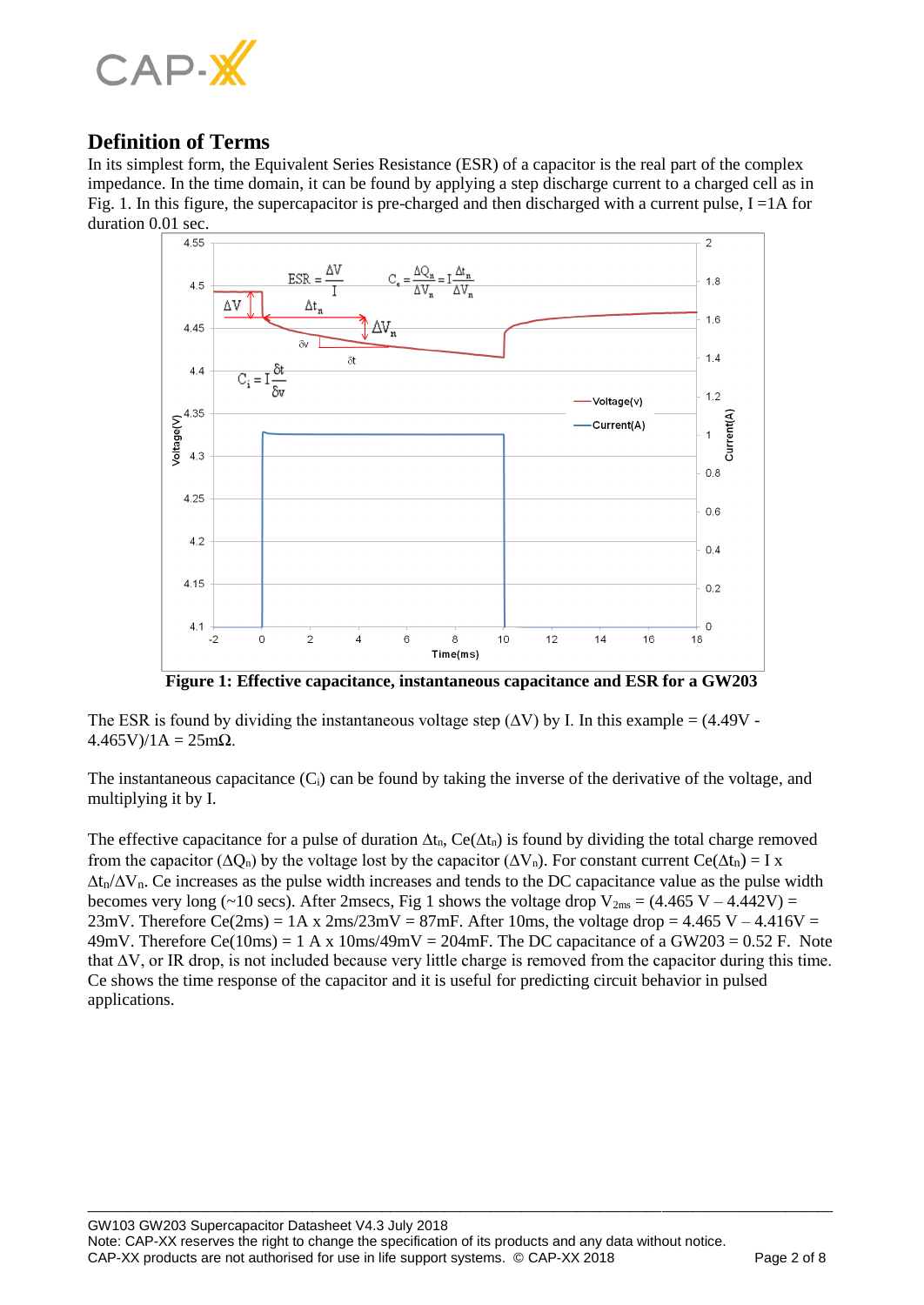

# **Measurement of DC Capacitance**





Fig 2 shows the measurement of DC capacitance by drawing a constant 100mA current from a fully charged supercapacitor and measuring the time taken to discharge from 1.5V to 0.5V for a single cell, or from 3V to 1V for a dual cell supercapacitor. In this case,  $C = 0.1A \times 11s / 2V = 550mF$ , which is well within the 520mF  $+/- 20\%$  tolerance for a GW203 cell.



Fig 3 shows DC measurement of ESR by applying a step load current to the supercapacitor and measuring the resulting voltage drop. CAP-XX waits for a delay of 50µs after the step current is applied to ensure the voltage and current have settled. In this case the ESR is measured as  $30 \text{mV}/1\text{A} = 30 \text{m}\Omega$ .

\_\_\_\_\_\_\_\_\_\_\_\_\_\_\_\_\_\_\_\_\_\_\_\_\_\_\_\_\_\_\_\_\_\_\_\_\_\_\_\_\_\_\_\_\_\_\_\_\_\_\_\_\_\_\_\_\_\_\_\_\_\_\_\_\_\_\_\_\_\_\_\_\_\_\_\_\_\_\_\_\_\_\_\_\_\_\_\_\_\_\_\_\_\_\_\_

#### **Measurement of ESR**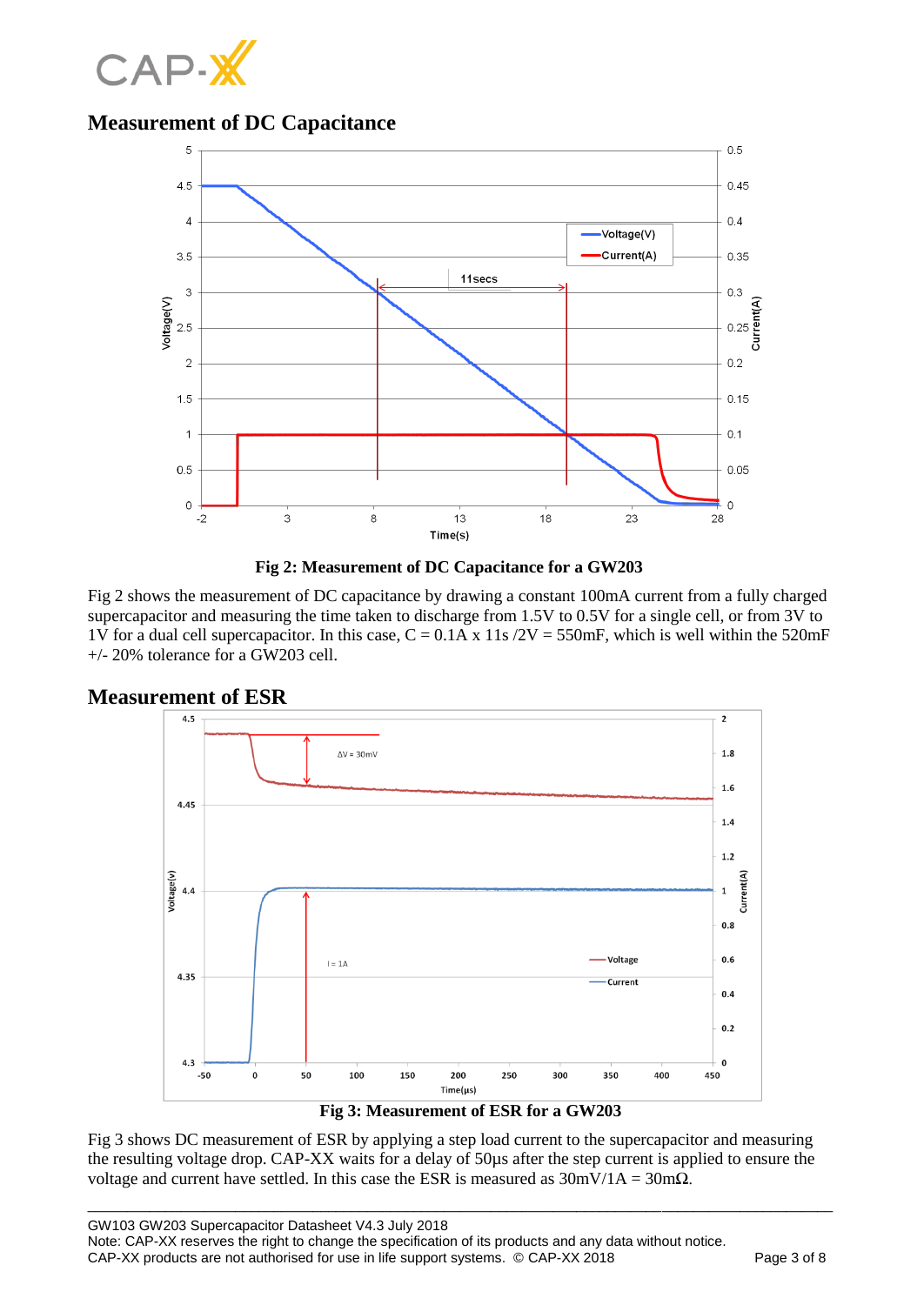

### **Effective Capacitance**



**Figure 4: Effective Capacitance**

Fig 4 shows the effective capacitance for the GW103, GW203 @ 23°C. This shows that for a 1msec PW, you will measure 14% of DC capacitance or 145.6mF for a GW103 or 72.8mF for a GW203. At 10msecs you will measure 41% of the DC capacitance, and at 100msecs you will measure 80% of DC capacitance. Ceffective is a time domain representation of the supercapacitor's frequency response. If, for example, you were calculating the voltage drop if the supercapacitor was supporting 1A for 10msecs, then you would use the Ceff(10msecs) = 41% of DC capacitance = 213.2mF for a GW203, so Vdrop = 1A x ESR + 1A x duration/C = 1A x 36m $\Omega$  + 1A x 10ms / 213.2mF = 82.9mV. The next section on pulse response shows how the effective capacitance is sufficient for even short pulse widths.

## **Pulse Response**



Fig 5 shows that the GW203 supercapacitor does an excellent job supporting a GPRS class 10 pulse train, drawing 1.8A for 1.1ms at 25% duty cycle. The source is current limited to 0.6A and the supercapacitor provides the 1.2A difference to achieve the peak current. At first glance the freq response of Fig 8 indicates the supercapacacitor would not support a 1ms pulse, but the Ceff of 72.8mF coupled with the low ESR supports this pulse train with only ~80mV droop in the supply rail.

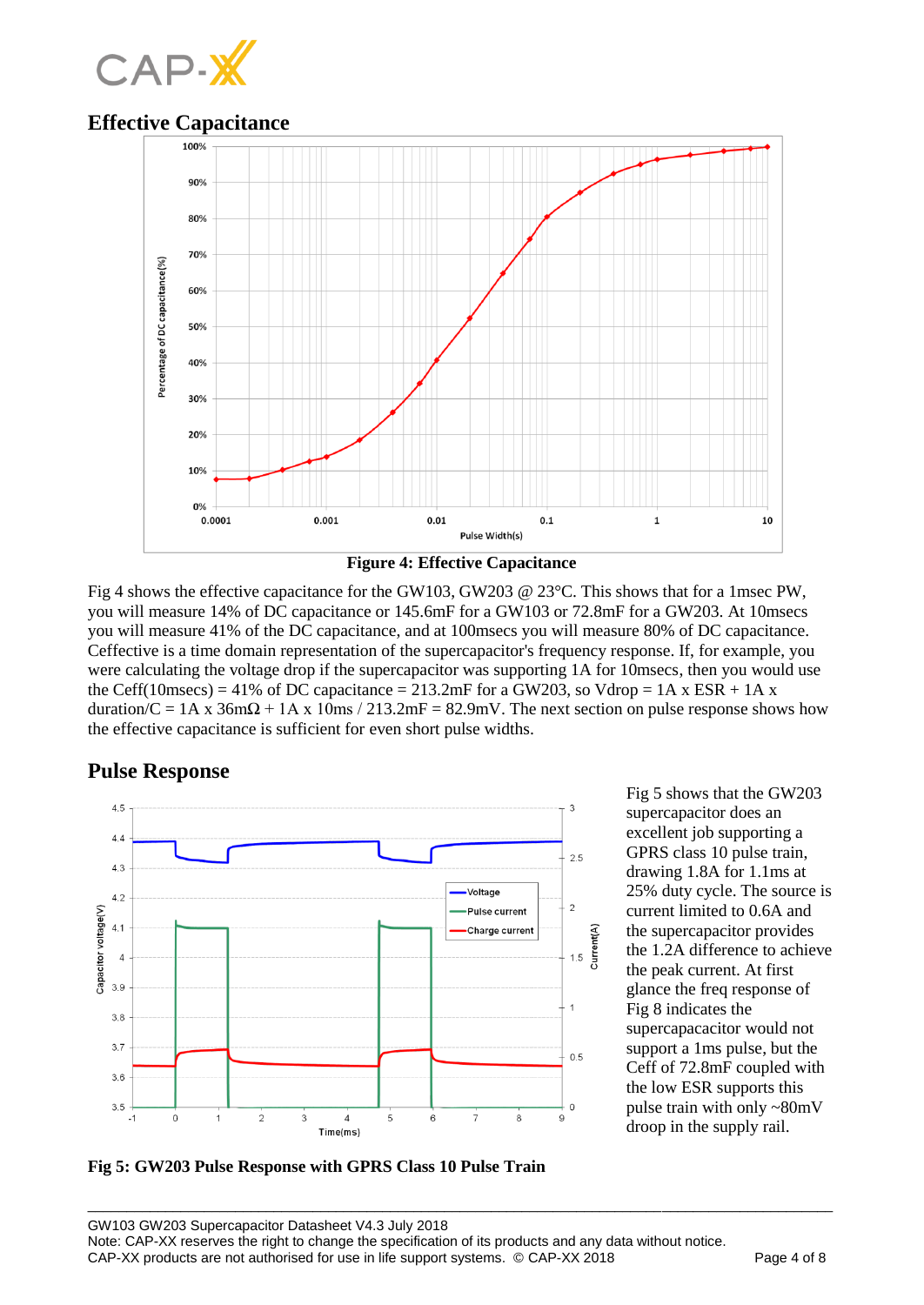







Fig 6 shows that DC capacitance is approximately constant with temperature.





**Figure 7: ESR change with temperature**

\_\_\_\_\_\_\_\_\_\_\_\_\_\_\_\_\_\_\_\_\_\_\_\_\_\_\_\_\_\_\_\_\_\_\_\_\_\_\_\_\_\_\_\_\_\_\_\_\_\_\_\_\_\_\_\_\_\_\_\_\_\_\_\_\_\_\_\_\_\_\_\_\_\_\_\_\_\_\_\_\_\_\_\_\_\_\_\_\_\_\_\_\_\_\_\_

Fig 7 shows that ESR at -40°C is ~2.2 x ESR at room temp, and that ESR at 70ºC is ~0.8 x ESR at room temperature.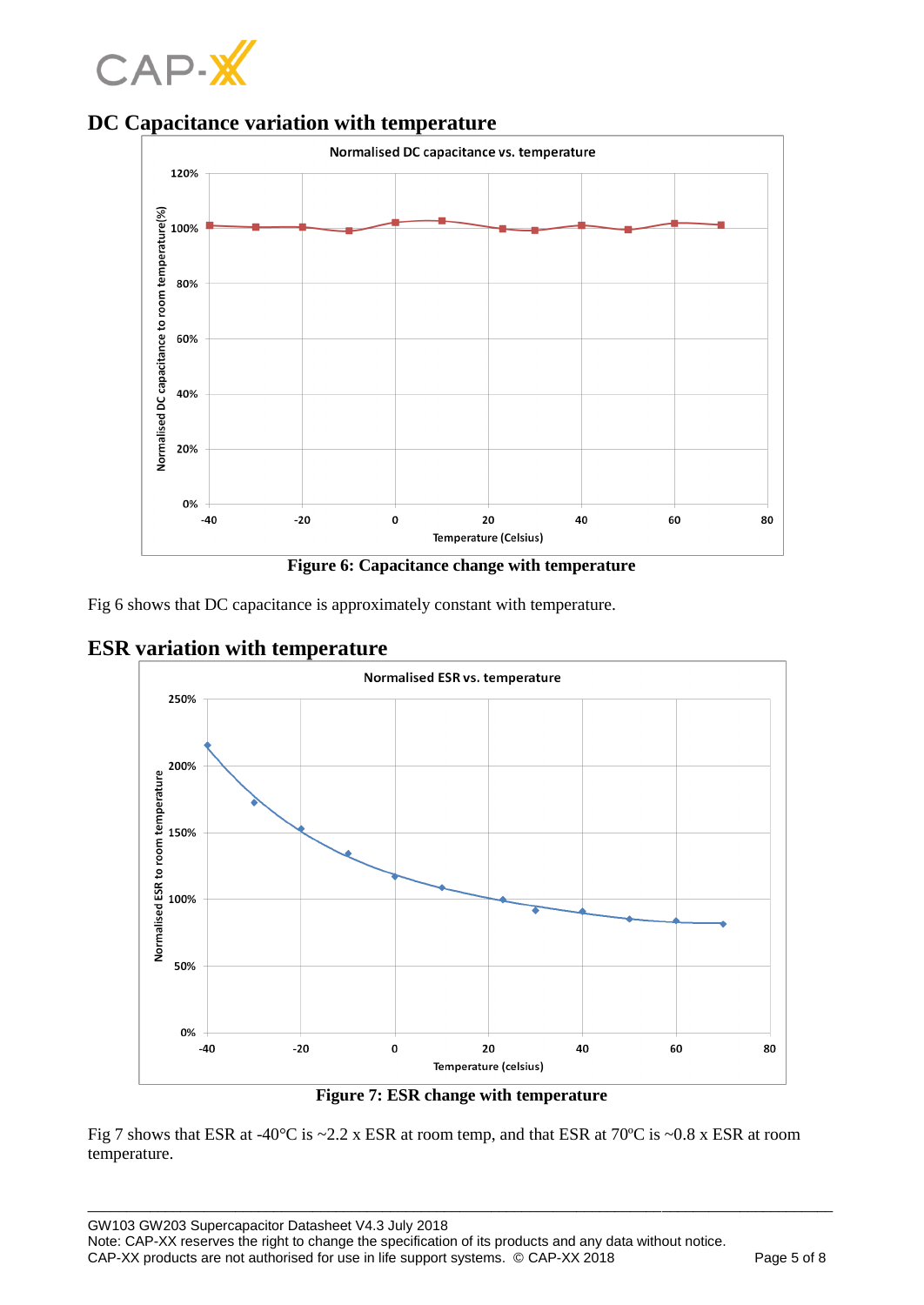

# **Frequency Response**

GW103 Magnitude and Phase vs. Frequency



**Fig 8: Frequency Response of Impedance (biased at 2.3V with a 50mV test signal)**



GW103 ESR, Capacitance and Inductance vs. Freqency

**Fig 9: Frequency Response of ESR, Capacitance & Inductance**

\_\_\_\_\_\_\_\_\_\_\_\_\_\_\_\_\_\_\_\_\_\_\_\_\_\_\_\_\_\_\_\_\_\_\_\_\_\_\_\_\_\_\_\_\_\_\_\_\_\_\_\_\_\_\_\_\_\_\_\_\_\_\_\_\_\_\_\_\_\_\_\_\_\_\_\_\_\_\_\_\_\_\_\_\_\_\_\_\_\_\_\_\_\_\_\_

Fig 8 shows the supercapacitor behaves as an ideal capacitor until approx 7 Hz when the magnitude no longer rolls off proportionally to 1/freq and the phase crosses -45°. Performance of supercapacitors with frequency is complex and the best predictor of performance is Fig 4 showing effective capacitance as a function of pulsewidth.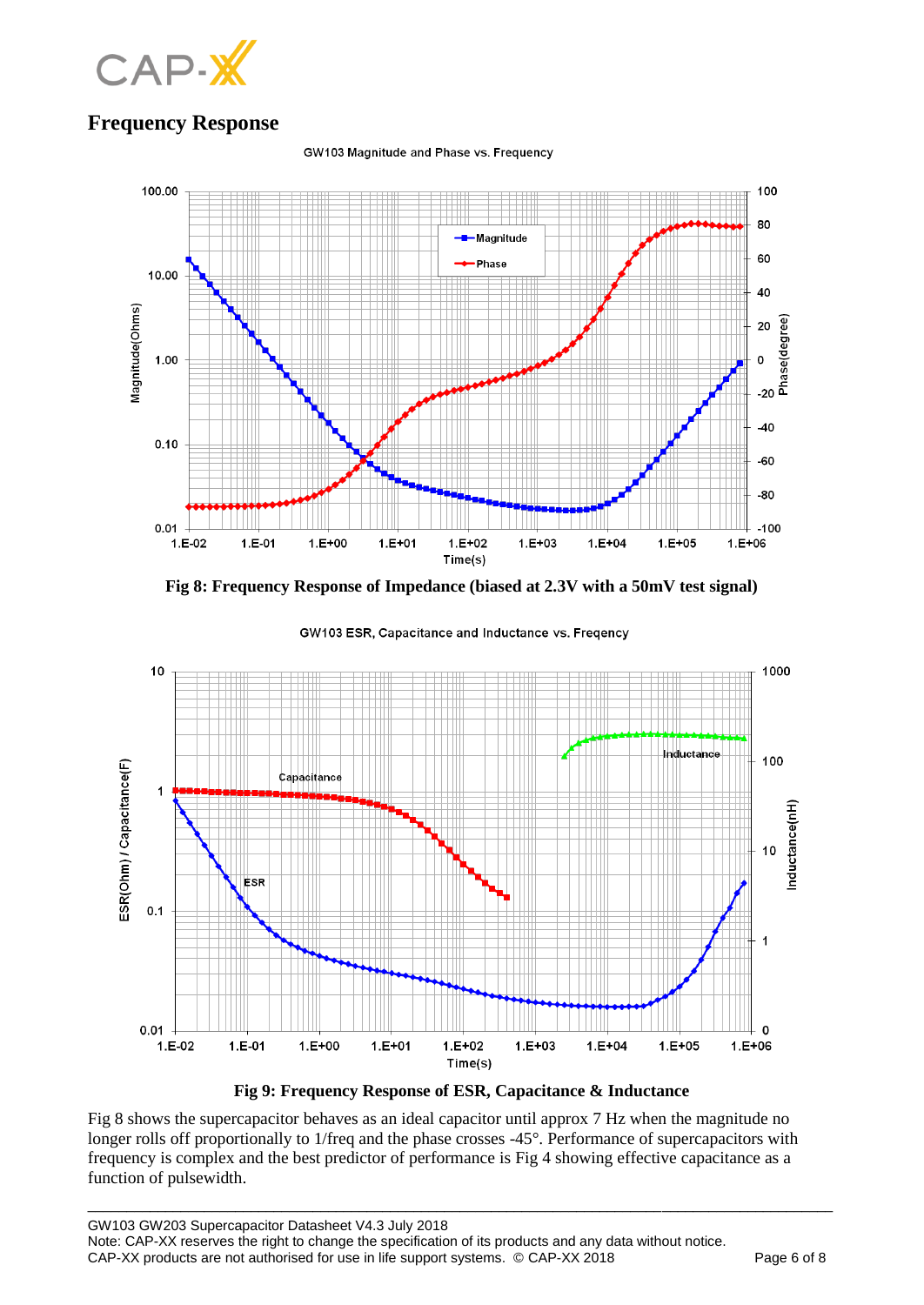

## **Leakage Current**



 **Fig 10: Leakage Current**

Fig 10 shows the leakage current for GW103 at room temperature. The leakage current decays over time, and the equilibrium value leakage current will be reached after ~120hrs at room temperature. The typical equilibrium leakage current is  $0.5\mu A$  at room temperature. At  $70\textdegree$ C leakage current will be  $\sim$ 5 $\mu A$ .





 **Fig 11: Charging a GW103 with low current**

The corollary to the slow decay in leakage currents shown in Fig 10 is that charging a supercapacitor at very low currents takes longer than theory predicts. At higher charge currents, the charge rate is as theory predicts. For example, it should take  $1.04F$  x  $2.2V / 0.00002A = 31.8$  hrs to charge a 1.04 F supercapacitor to 2.2V at 20µA, but Fig 11 shows it took 52hrs. At 100µA charging occurs at a rate close to the theoretical rate.